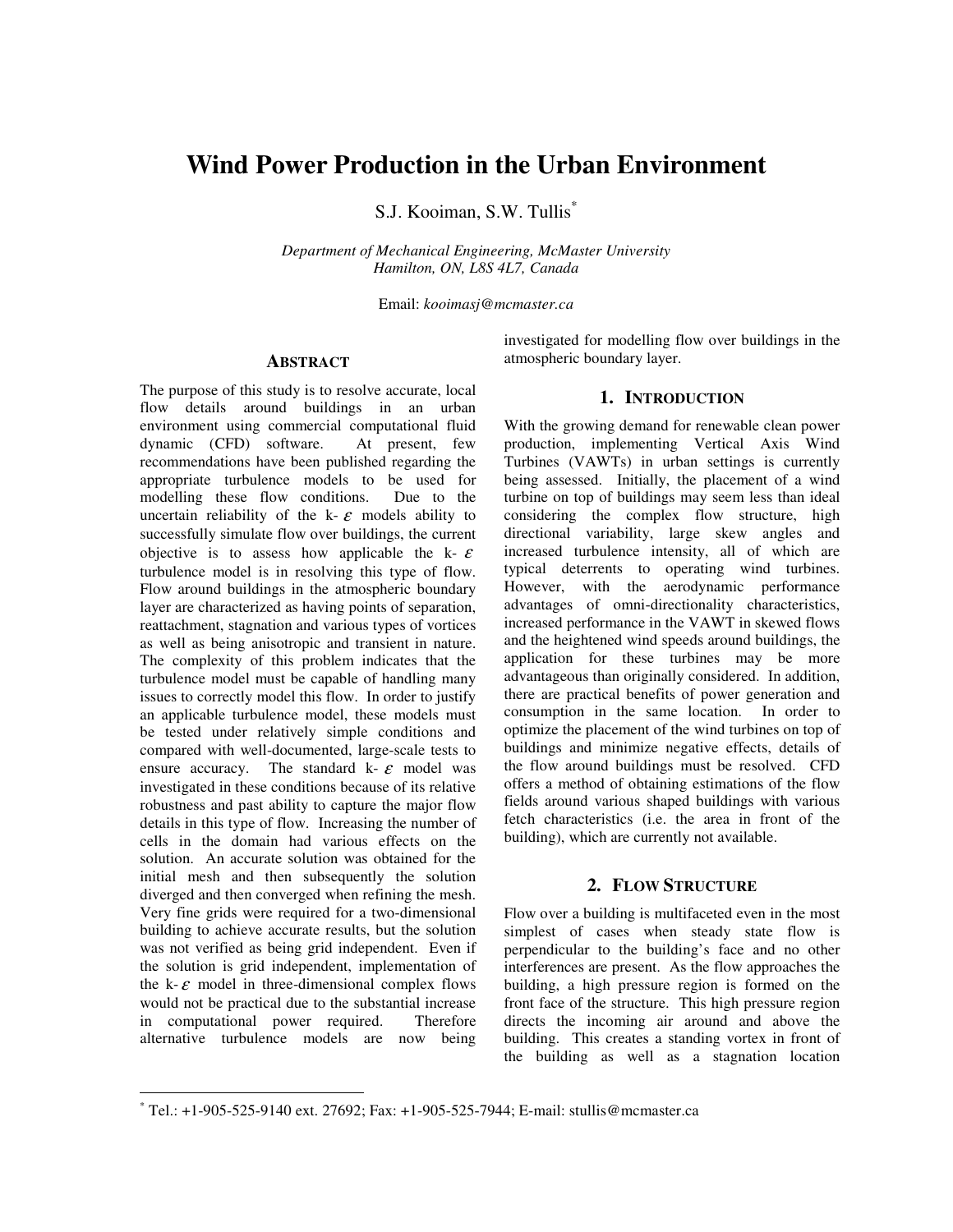approximately three quarters up the face of the building. Separation of the flow occurs around the sides and top of the building's edges creating low pressure recirculation zones that are referred to as the separation bubbles. The size of the separation bubble is dependent on the surface roughness, wind velocity and turbulence intensities. The flow over and beside the building will reattach, provided the building is long enough, and will separate off of the back edges of the structure. The normal flow characteristics are schematically shown below in figure 1.



Figure 1: General flow visualization with flow normal to building face. [1]

When the flow is not parallel to the face of the building, cornering vortices form along the edges. The size and angle of the vortex core is dependent on the angle that the flow makes with the building. These are considered delta-wing vortices which develop due to the pressure difference between the high pressure sides and the low pressure top of the building.

The implications of mounting small-scale wind turbines on building rooftops in the urban environment have only briefly been studied. Mertens [2] investigated the wind potential over one specific building configuration and considered two fetch roughness lengths. However, the results of this study were not validated with measured data.

There have been few full-scale tests measuring wind velocities over buildings. Detailed full-scale tests have been performed on the Wind Engineering Research Field Laboratory (WERFL) complex at Texas Technology University. The building is a lowrise rotatable building with a height of 4 m, a width of 9.1 m and a length of 13.7 m. The fetch is considered long grass with a roughness height of 0.024 m [3]. Visualization measurements of the separation bubble and corner vortices and pressure on the roof were performed [4, 5, 6]. This yielded quantitative flow structure observations such as height and location of the reattaching separation bubble on the roof of the building.

From the smoke injection investigation, carried out by Sarkar *et al.* [5], it was observed that the separation bubble grew before collapsing and then reforming and this continued in a cyclical pattern. Observations from tuft visualization carried out by Wagaman *et al*. [6] indicated that there was little correlation of the size of the separation bubble to the wind speed or turbulence intensity. The separation bubble with the wind perpendicular to the long side of the building was 1.04 m [ranging from 0.73 - 1.22 m] high and  $4.42$  m [ranging from  $3.20 - 5.06$  m] long. The separation bubble height  $H_c$ , and length  $X_c$ are defined as shown below in figure 2. Both Sarkar *et al.* and Wagaman *et al*. saw similar results for the flow perpendicular to the shorter side of the building, indicating that the flow can be considered twodimensional when the flow is perpendicular to the face of the building.



Figure 2: Building configuration with separation bubble defined.

Efforts have been made to model the WERFL building and reasonable results have been obtained with moderate grid sizes using  $k - \varepsilon$  turbulence models [3, 7, 8, 9]. In these studies, pressure profiles over the length of the building were used as an indicator of the accuracy of the numerical model. Reasonable pressure profiles around the building were obtained from these studies when compared to the measured data.

Cowan *et al.* [10] examined the numerical accuracy of the k- $\varepsilon$  model with flow around buildings. In their assessment, independent groups modelled flow over buildings and dispersion models using commercial code and standard numerical modelling practices. It was determined that the numerical<br>results from independent developers varied results from independent developers varied dramatically between one another and were highly dependent on mesh design and the advection scheme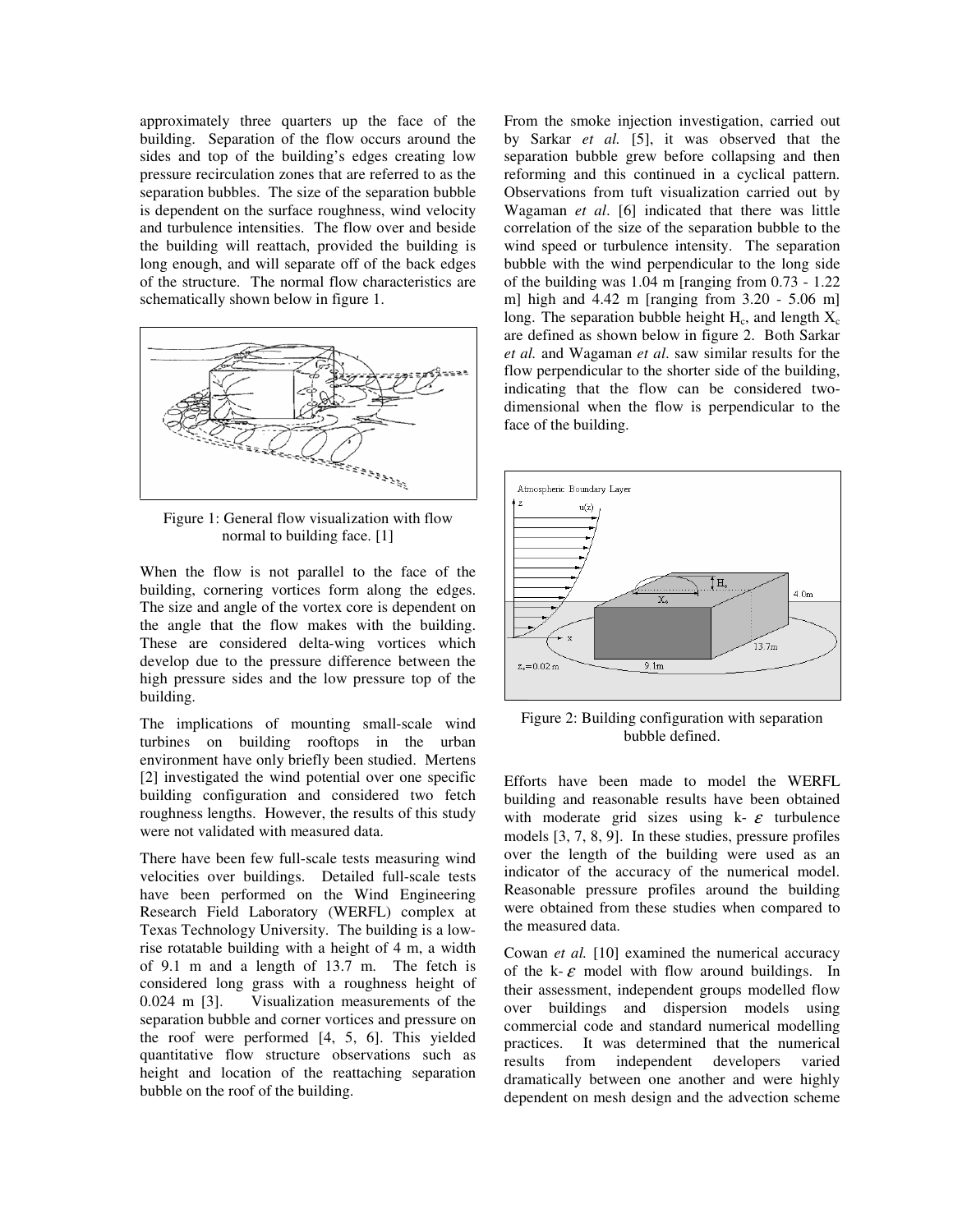used. Coincidently, the results for a course mesh were sometimes more accurate than using a refined grid.

The poor performance of the k- $\varepsilon$  model is perhaps unsurprising given the high streamwise strain rates and highly anisotropic conditions [11]. Reynolds Stress Models (RSM) have shown better performance for free shear flows with strong anisotropy and flows with a sudden change in the mean shear rate making the model a good candidate for this flow configuration. RSM models have difficulty converging and are more computationally expensive [12].

#### **3. NUMERICAL SIMULATION**

Due to the uncertain reliability of the k- $\varepsilon$  models ability to successfully simulate flow over buildings, the current objective is to assess how applicable the  $k - \varepsilon$  turbulence model is in resolving the flow over a building. Due to the availability of a relatively large amount of experimental data obtained at the WERFL building, it will be used as a base case to verify the results.

As previously mentioned, the flow around the WERFL building, with the wind normal to the long face, can be approximated as two-dimensional. In order to simplify the simulation, a two-dimensional model of the WERFL building is used as a base case to verify the numerical results. An unstructured grid is used with refined elements around the roof of the building and the ground. These elements expand away from the specified nodal lengths at a rate of 1.05. Recommendations specified by Hargreaves and Wright [13] concerning boundary conditions were applied. Inlet boundary conditions for an atmospheric boundary layer were given by [13] as:

$$
u = \frac{u_*}{\kappa} \ln \left( \frac{z + z_0}{z_0} \right)
$$

$$
k = \frac{u_*^2}{\sqrt{C_{\mu}}}
$$

$$
\varepsilon = \frac{u_*^3}{\kappa (z + z_0)}
$$

Where  $u_*$  is the friction velocity,  $\kappa$  is the von Karman constant (0.41), z is the height above the surface and  $z_0$  is the aerodynamic surface roughness, in this case 0.02 m. Symmetry conditions were imposed at the top of the domain. A first order upwind differencing scheme was used. The commercial code ANSYS/CFX 11.0 was used for this study.

In order to accurately model the ground roughness a relationship between roughness specified in commercial software, based on sand grain particle roughness, and aerodynamic surface roughness is required. This has often been neglected in many previous investigations but is necessary to properly model the surface roughness. This relationship has been investigated by Hargreaves and Wright [13] and they concluded that the relationship  $k_s = 29.6z_0$  is valid for the commercial software used in this study, where ks is the roughness height based on sand particles and  $z_0$  is the aerodynamic roughness.

From supportive literature, Cowan et. al. [10] recommends that the upwind and downwind dimensions should be 5H and 15H +-4H respectively, where H is the building height. In this analysis, the height H was defined as a characteristic height  $H_c = B_s^{0.66} B_L^{0.33}$  where  $B_s$  and  $B_L$  are the respective smaller and larger dimensions of the building windward face. In the subsequent simulations a domain sized with a fetch of 7H, a height of 8H and a downwind dimension of 20H was applied. The domain dimensions are shown below in figure 3.



Figure 3: Domain used in the subsequent analysis.

To simplify the atmospheric conditions, it is assumed that the atmosphere is stable, i.e. the buoyancy turbulence generation is negligible compared to the mechanical turbulence production. Also, it is assumed that the buildings are smooth and the flow is fully turbulent.

#### **4. RESULTS**

To justify the applicability of the k- $\varepsilon$ , the results must be physically realistic and thus must agree with full scale experimental results. To obtain accurate results the numerical solution must be independent of the choice of domain and grid size given that these constraints are satisfactory prescribed. Typical grid sizes for the building configuration were initially chosen from previous studies. Subsequent grid refinement was done to determine grid independence. Each consecutive grid refinement was produced by halving the number of specified cells over the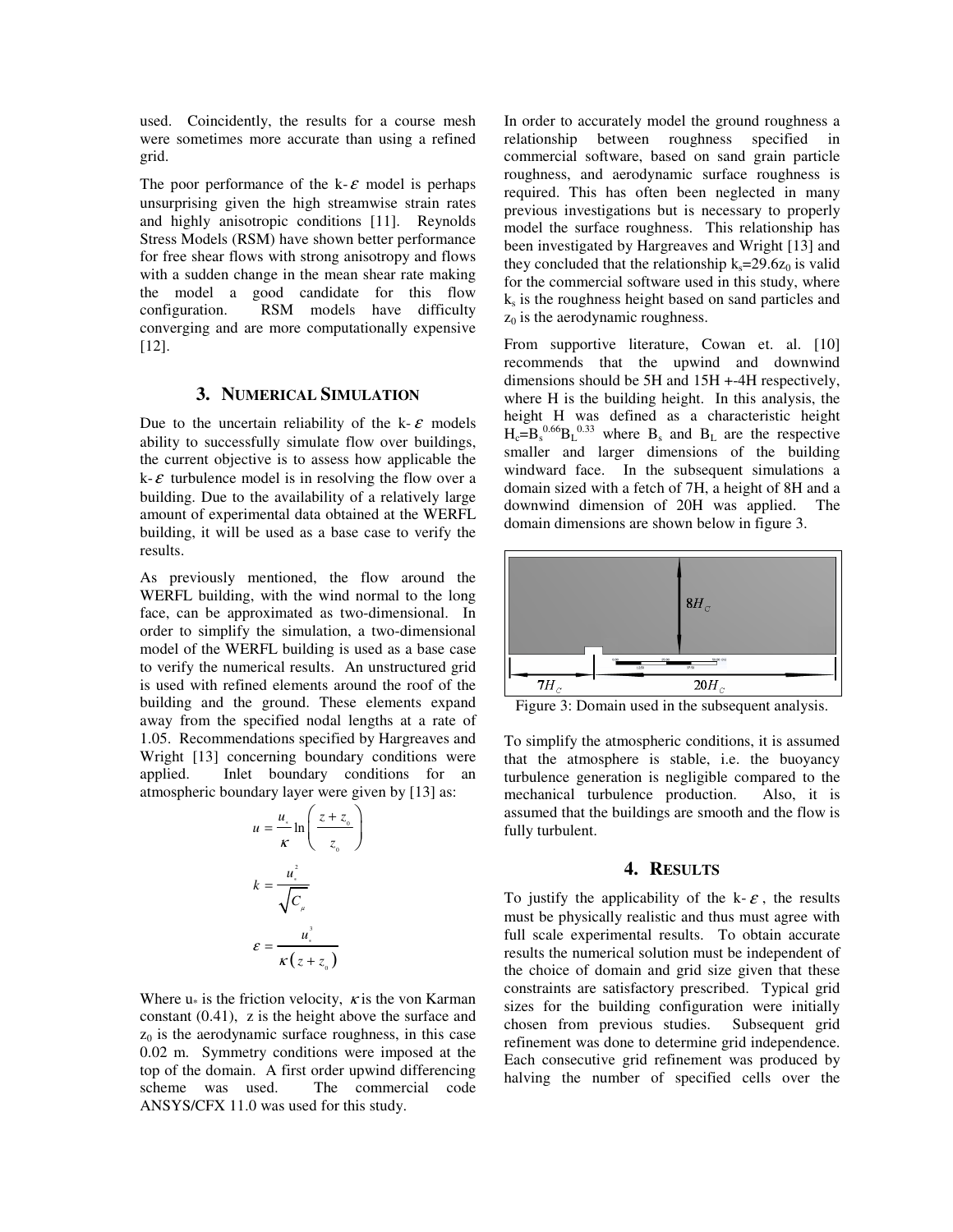building and ground while retaining the specified expansion ratio in the domain.

An initial grid was generated with the cell length of  $0.01H_c$  along the top of the building and  $0.1H_c$  along the ground. These successive grid refinements led to significant changes in the flow structure around the building. A summary of the results is shown in figure 4, indicating the reattachment location on the roof of the building for the k- $\varepsilon$  model. With the initial coarse grid, the separation bubble formed and was quite accurate in size and shape for the upwind scheme. A further refinement of the mesh led to a complete change in the flow structure with no reattachment zone on the roof of the building. Subsequent grid refinement led to a reattachment on the roof but over predicted the roof separation bubble reattachment location. Further grid refinement leads to quite accurate results with the solution attaining a reattachment location within the experimental variation. The resulting velocity field around the building for the final grid refinement is presented in figure 5.



Figure 4: Non-dimensional reattachment locations on the roof of the building where Xc is the reattachment location and Xb is the building depth. Error bars

indicate the experimental variation.

The pressure profiles obtained for the final grid refinement were quite similar to the experimental measurements and numerical results obtained in other investigations. The pressure distribution is plotted down the centre of the building and is displayed in figure 6. The non-dimensionalized pressure coefficient is the pressure nominal to the building divided by the dynamic pressure equivalent to, <sup>1</sup>/<sub>2</sub>ρV<sub>H</sub><sup>2</sup> where ρ is the density of air and V<sub>H</sub> is the free

stream velocity at the height of the building. The distance along the x-axis begins at the bottom centre of the windward wall and progresses over the building to the bottom centre of the leeward side. Experimental results were obtained from Paterson and Holms [8]



Figure 6: Pressure distribution over the building for the finest grid compared to experimental data.

Transient solutions were run on the highest refined grid and reattachment settled to steady oscillations after 10 seconds. Oscillations were small with a peak-to-peak range of 0.32 m and a period of two seconds with a mean value equivalent to the steady state solution. The transient response is expected as the flow is unsteady indicated by the range of values for reattachment locations and pressure distribution

The domain size was doubled in height and doubled in downstream length to test for domain dependence. It was seen that the size of the domain had little effect on the results over the building and thus can be regarded as independent of the solution.

## **5. CONCLUSIONS**

From the results presented above, it is seen that the numerical solution obtained from the k- $\varepsilon$  turbulence model can be misleading. As the grid is refined, the solution diverges from the experimental results and then converges on the correct result. The solution is grid dependent since the solution does not converge on a solution as the grid is refined. Any subsequent refinement may lead to a converging solution but any application of the grid independent solution would be too numerically expensive in even the simplest two-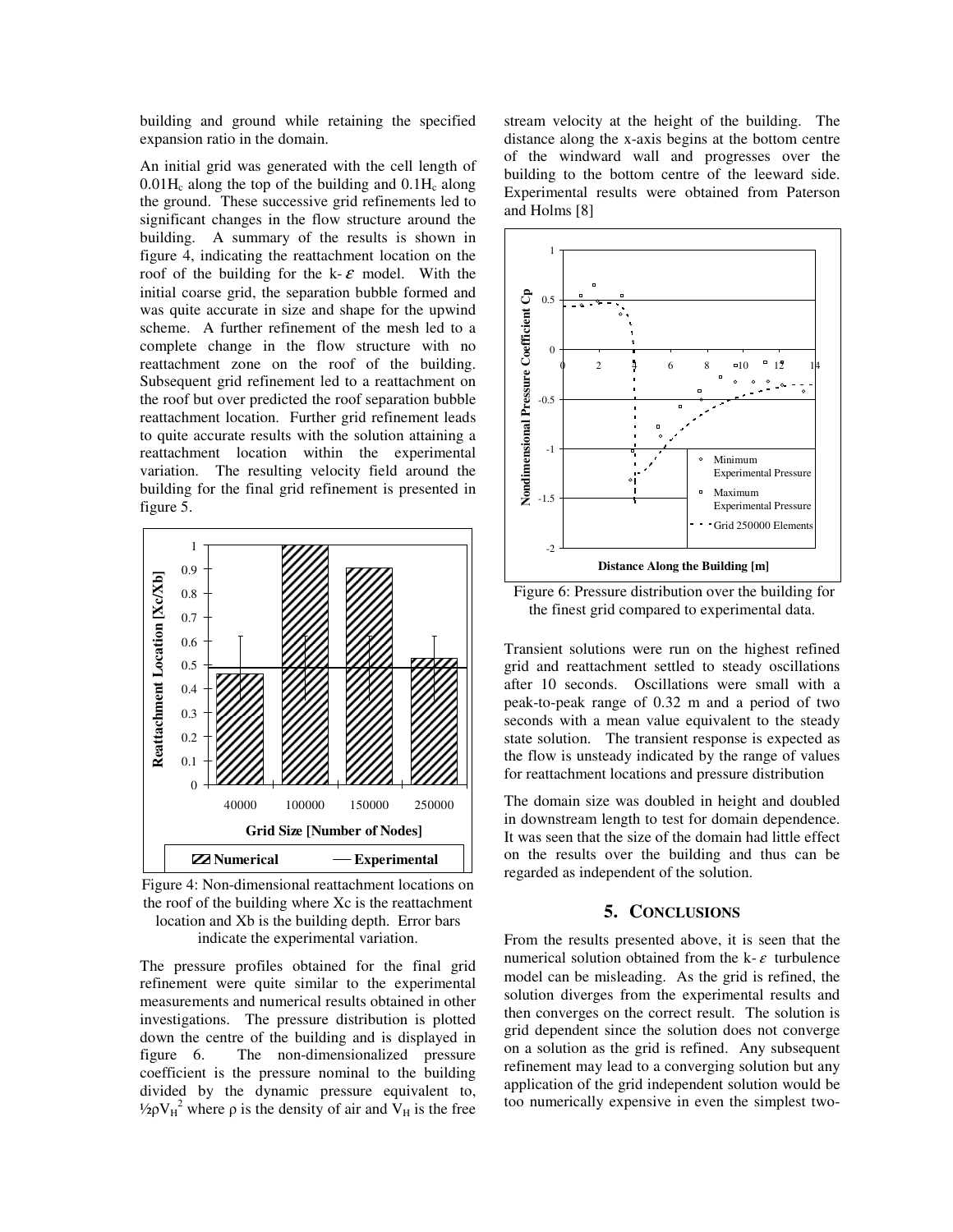

Figure 5: Velocity profile around the building for the finest grid with the numerical prediction of the stagnation point and reattachment location identified.

dimensional cases. At present, applying the k- $\varepsilon$  model to any complicated geometry such as threedimensional flow through the urban environment would be far too computationally expensive and thus impractical.

The presented work emphasises the strong dependence of the numerical solution on grid size. If the grid is not verified over a large range of nodal refinements, conclusions may be drawn for grid dependent solutions. This is difficult to verify especially for three-dimensional problems since the studied range of grid refinements would be very computationally expensive. It is seen that convincing results can be obtained even with a quite coarse mesh as in the first grid studied. These results suggest that proposed converged solutions from previous investigations may be grid dependent.

Recent investigations carried out by Hargreaves and Wright [13] as well as Blocken et al. [14] have indicated many of the difficulties with sustaining a atmospheric boundary layer profile over a uniform terrain in commercial software. Attempts were made to minimize these effects in this study by making the fetch as short as possible in front of the building in the domain. These effects of the sustainable boundary layer are currently being investigated on the previously investigated building configurations.

## **6. RECOMMENDATIONS AND OUTLINE FOR FUTURE WORK**

Two-equation models are an attractive turbulence model due to their simplicity and relative robustness. Inconsistent results are obtained when the  $k - \varepsilon$ turbulence model was applied to this simplified case of flow over a two-dimensional building. The upwind advection scheme produced an accurate result but was misleading in the fact that the results were not verified to be grid independent. Even though the k- $\varepsilon$  model is capable of solving the flow accurately for grid dependent solutions, any implementation in complex geometries in threedimensions would be impractical due the increase in computational expense when implanted in three dimensions.

Aside from the k- $\varepsilon$  turbulence model, alternative turbulence models should be considered for their usefulness in this problem. It is suggested that models that perform more favourably with high stream-wise strain rates and in anisotropic flow be investigated such as the Reynolds shear stress models. Currently, the k- $\omega$  and the blended k- $\varepsilon$ and  $k-\omega$  models are being studied with the Reynolds shear stress model.